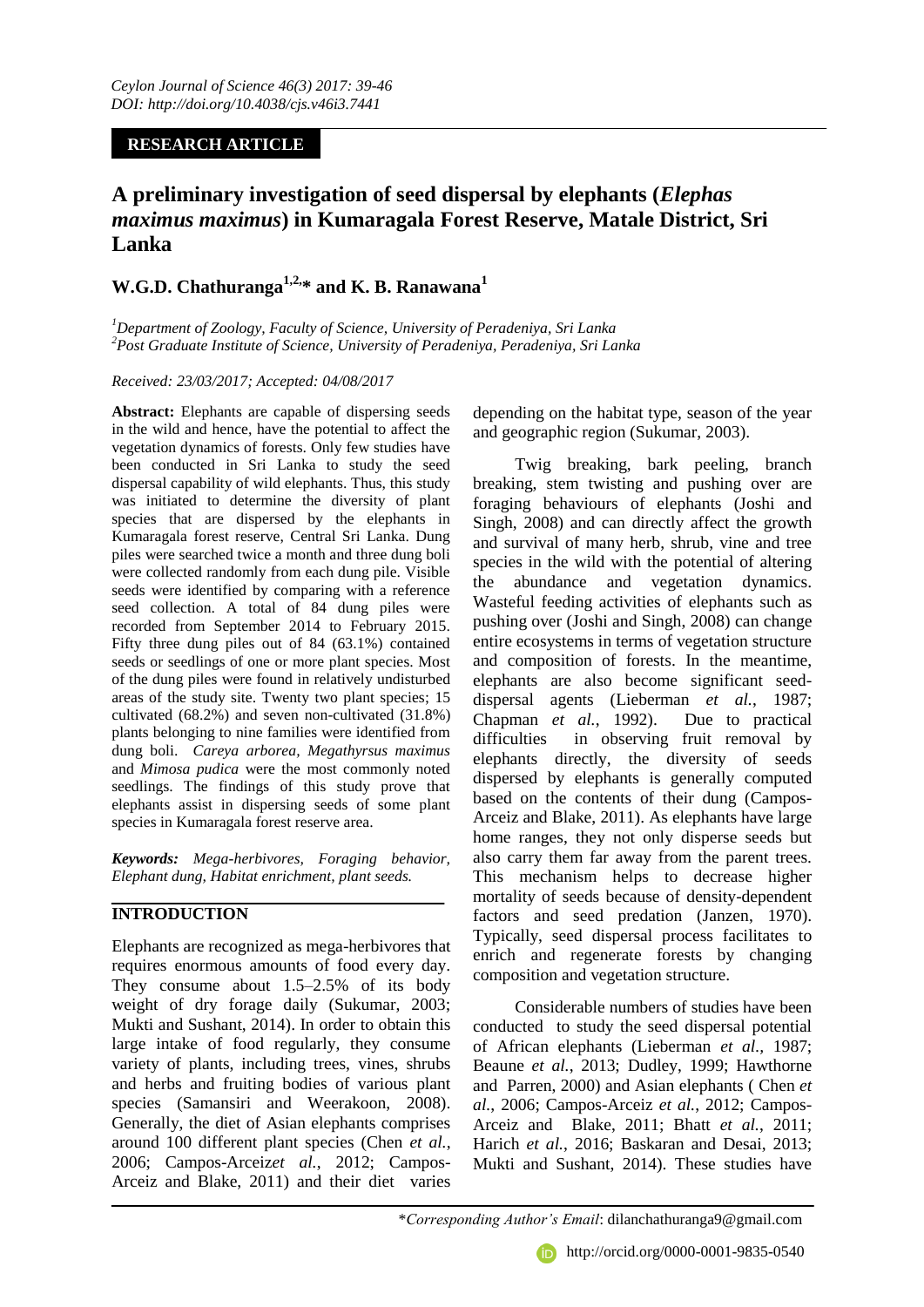identified and reported that elephants disperse seeds of large number of plant species.

The Sri Lankan elephant (*Elephas maximus maximus)* is the largest herbivorous mammal in Sri Lanka and it is considered as one of the known three [subspecies](https://en.wikipedia.org/wiki/Subspecies) of the [Asian](https://en.wikipedia.org/wiki/Asian_elephant)  [elephants](https://en.wikipedia.org/wiki/Asian_elephant). According to the Fernando *et al.,*  (2011) the current population of elephants in Sri Lanka is 5,879. Further, elephant population size of the central Sri Lanka is comparatively much lower as most of the elephants scatter in the dry zone of the country (Santiapillai *et al*., 2006). Kumaragala forest reserve is located in the borders between intermediate and dry zones of the central province of Sri Lanka. Therefore, population size of the elephants should be also less in this study area. Even though, considerable amount of work has been conducted to study the behavioral, feeding and nutritional ecology of elephants in Sri Lanka (Bandara and Tisdell, 2003; De Mel *et al.*, 2013; Jayantha *et al.*, 2009; Pastorini *et al.*, 2010; Silva *et al.*, 2011; Wikramanayake *et al.*, 2006), only handful

of studies have been carried out to study their seed dispersal capability in Sri Lanka (Samansiri and Weerakoon, 2008; Chathuranga *et al.*, 2015). Therefore, the main objective of this study was to determine the diversity of plant species dispersed by elephants in Kumaragala forest reserve, Matale District, Sri Lanka.

At present, Asian elephants exist mainly in small and patchy populations because of the ever expanding agriculture and human settlements. The elephants have also been recognized as a threatened species at present. Currently, humanelephant conflict in Sri Lanka has also increased at an alarming rate and has become the major cause of elephant mortality. Thus, plant species that are dispersed by the elephants in this study area can also be affected and restricted to the other seed dispersal methods such as water, wind and other animals etc. Hence, findings of this study will also help to identify the plants that can be affected by the population reduction of elephants.



**Figure 1:** The Kumaragala forest reserve area showing major habitat types.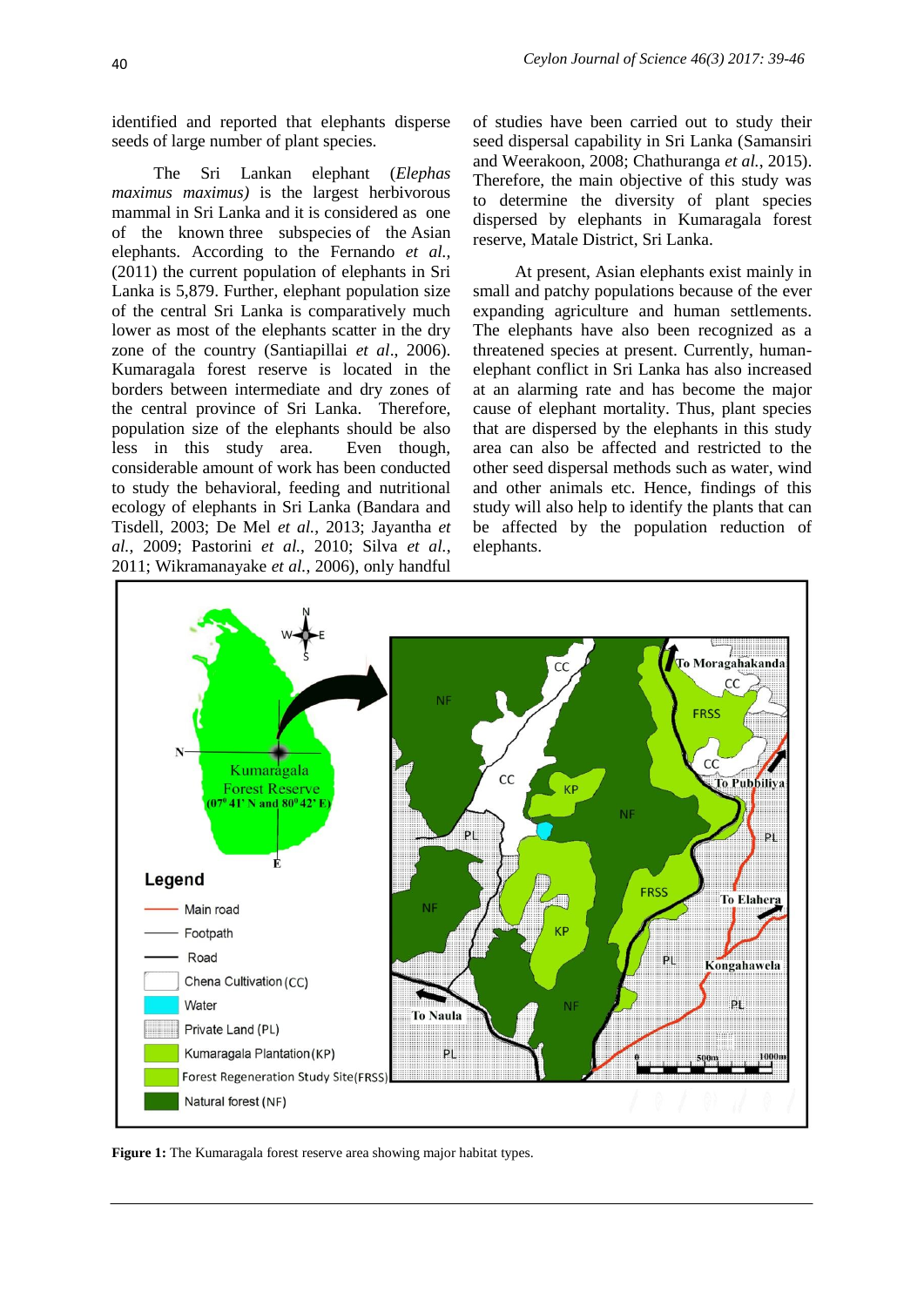#### **STUDY SITE**

Kumaragala Forest Reserve  $(7^0 41' N - 80^0 42' E)$ is a dry mixed evergreen forest located in the drier border of the intermediate zone of Sri Lanka. The mean annual rainfall of the area is 1750 - 2000 mm (De Silva *et al.*, 2013). This area contains three major habitat types (Figure 1), namely natural forests, eucalypt plantation (FRSS and KP) and chena cultivations. The most commonly found natural vegetation type in this area is dry mixed evergreen forest with scattered deciduous trees. The natural forest that covers a part of study site is spread out 47 km to Habarana (De Silva *et al.*, 2013). In early 1980s, a heavily degraded part of the Kumaragala forest reserve was leased to Ceylon Tobacco Company (CTC) to establish an *Eucalyptus camaldulensis* plantation to supply fuel wood for tobacco curing. After introducing an alternative sources (paddy husk) for tobacco curing, a part of the *Eucalyptus* plantation was harvested and was allowed to regenerate naturally. From 2006 onwards, an assisted natural regeneration (ANR) (Shono *et al*., 2007) method was practiced in these harvested areas (Reed *et al*., 2009, De Silva *et al.*, 2013). Now, it is known as Maragamuwa Forest Regeneration Study Site (FRSS). This area supports a luxuriant growth of secondary vegetation which seems to be in a late successional stage. Three main chena cultivation areas are located in the border of natural forest and Eucalypt plantations (Figure 1).

#### **MATERIALS AND METHODS**

This study was carried out for a period of six months starting from September 2014 to February 2015. Dung piles were searched twice a month (during the first and the third weeks of the month) so as to cover natural forest, eucalypt plantation and chena (slash and burn) cultivation area. Double counting of dung piles was avoided as far as possible by taking GPS locations and marking dung piles by means of specific markers. Three boli were collected randomly from each dung pile and rest were kept in the field and observed until the decomposition was completed. Collected boli were brought to the Wildlife Research Laboratory of Department of Zoology, University of Peradeniya for further analysis. Collected dung boli were broken into small pieces and visible seeds were collected. These seeds were categorized using

which was prepared using available trees of that area. Broken boli were kept in a greenhouse and watered to identify the plants whose seeds were invisible to the naked eye. Unidentified seeds were also sown in sterilized soil and kept in the greenhouse. Later, the germinated seeds from the boli were identified using a plant guide specially prepared for Maragamuwa FRSS (Ranawana *et al.*, 2010) and using a floral guide of Sri Lanka (Ashton *et al.*, 1997). All environmental conditions that required for seed germination were provided throughout the study period in the greenhouse.

#### **RESULTS**

A total of 84 dung piles containing about 556 boli that dispersed in all three habitats were recorded during the study period. Of the 84 dung piles, 55 (65.5%) were recorded in the natural forest area. Twenty (23.8%) and nine (10.7%) dung piles were found from chena cultivations and Eucalypt plantations, respectively. Fifty three piles (Natural forest-36; Chena area-12 and Eucalypt plantation-5) out of 84 (63.09%) contained seeds or seedlings of one or more plant species. A total of 22 plant species belonging to nine families were germinated from dung boli. Cucurbitaceae, Fabaceae and Poaceae were the most frequently noted plant families (Table 1 and Table 2). Among the 22 plant species, 15 species (68.2%) were cultivated crops (Table 1). Seven (31.8%) were non-cultivated plant species (Table 2).

It is interesting to note that 17 plant species were identified in the chena cultivation area. Of these, 12 plant species (70.6%) belonged to cultivated plants. Furthermore, nine and eight plant species were identified from natural forest and Eucalypt plantation areas, respectively (Table 1 and Table 2). *Megathyrsus maximus, Careya arborea* and *Mimosa pudica* were the most frequently identified seeds and seedlings from all three habitats. Specially, *Megathyrsus maximus* was the most abundant seedling type in all three habitats and those seedlings were too numerous to count. *Careya arborea* was the second most common seedling type of noncultivated plant species (Figure 2A) and *Cucumis melo* was the most common seedling type that belongs to cultivated plants (Figure 2B).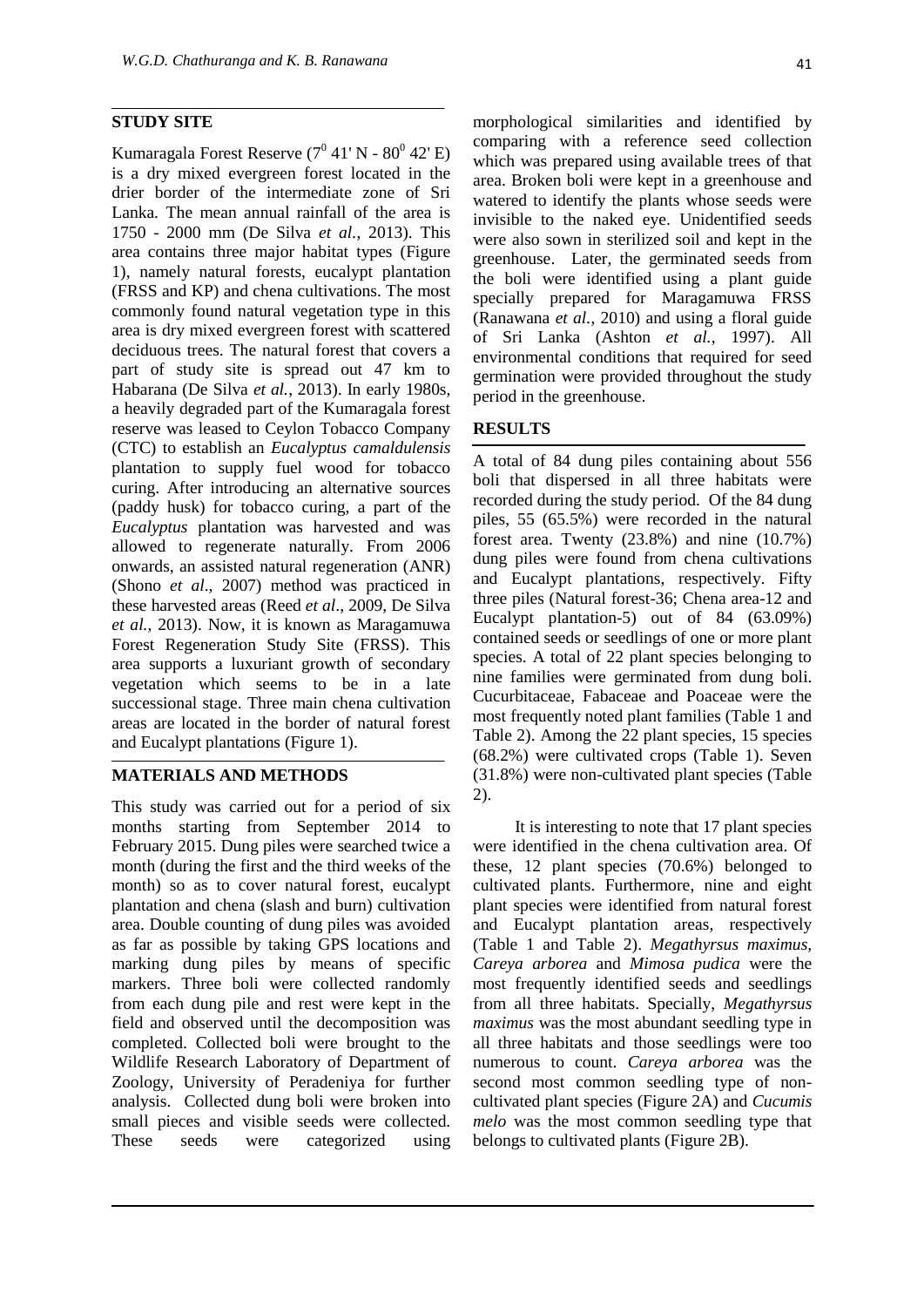| Family               | <b>Species</b>           | Life form | <b>English name</b> | <b>Habitat</b>           |                          |        |
|----------------------|--------------------------|-----------|---------------------|--------------------------|--------------------------|--------|
|                      |                          |           |                     | NF                       | EP                       | cc     |
| Amaranthaceae        | Amaranthus lividis       | Herb      | Red Amaranth        |                          |                          | $^{+}$ |
| <b>Moraceae</b>      | Artocarpus heterophyllus | Tree      | Jackfruit           | $^{+}$                   | $^{+}$                   |        |
| Anacardiaceae        | Mangifera indica         | Tree      | Mango               |                          | $^{+}$                   |        |
| <b>Cucurbitaceae</b> | Cucumis melo             | Climber   | Melon               | $^{+}$                   | $\overline{\phantom{a}}$ | $^{+}$ |
|                      | Cucurbita maxima         | Climber   | Pumpkin             | -                        | $\overline{\phantom{a}}$ | $^{+}$ |
|                      | Benincasa hispida        | Climber   | Winter melon        | $+$                      |                          | $^{+}$ |
|                      | Eleusine coracana        | Herb      | Finger millet       |                          |                          | $^{+}$ |
|                      | Zea mays                 | Herb      | Maize               | $^{+}$                   |                          | $^{+}$ |
| <b>Solanaceae</b>    | Capsicum annum           | Herb      | Chili Pepper        |                          |                          | $^{+}$ |
|                      | Solanum melongena        | Herb      | <b>Brinjal</b>      |                          | ۰                        | $^{+}$ |
| Fabaceae             | Vigna unguiculata        | Climber   | Yard long bean      |                          | $\overline{\phantom{a}}$ | $^{+}$ |
|                      | Phaseolus vulgaris       | Herb      | Bean                |                          |                          | $^{+}$ |
|                      | Vigna marina             | Climber   | Beach pea           |                          |                          | $^{+}$ |
|                      | Tamarindus indica        | Tree      | Tamarind            | $\overline{\phantom{a}}$ | $+$                      |        |
| Poaceae              | Oryza sativa             | Herb      | Asian rice          | $^{+}$                   |                          | $^{+}$ |

**Table 1**: List of cultivated plant seeds which were dispersed by the elephants in the study area.

Habitat: **NF**-Natural Forest; **EP**-Eucalypt Plantation; **CC**-Chena Cultivations

**Table 2:** List of non-cultivated plant seeds which were dispersed by the elephants in the study area.

|                 |                     |             |                     | <b>Habitat</b> |        |          |
|-----------------|---------------------|-------------|---------------------|----------------|--------|----------|
| Family          | <b>Species</b>      | Lifeform    | <b>English name</b> | NF             | EP     | $\bf CC$ |
|                 |                     |             |                     |                |        |          |
| Lecythidaceae   | Careya arborea      | Tree        | Patana oak          | $^{+}$         | $^{+}$ | $+$      |
| <b>Fabaceae</b> | Bauhinia racemosa   | <b>Tree</b> | Maila               | $^{+}$         |        |          |
|                 | Mimosa pudica       | Herb        | Touch-me-not        | $^{+}$         | $+$    | $+$      |
| <b>Poaceae</b>  | Panicum curviflorum | Herb        | Vietnamese          |                | $+$    | $+$      |
|                 | Megathyrsus maximus | Herb        | Green Panic Grass   | $^{+}$         | $+$    | $+$      |
|                 | Eleusine indica     | Herb        | Crow foot Grass     |                | ۰      | $+$      |
| <b>Rutaceae</b> | Limonia acidissima  | Tree        | Wood Apple          | $^{+}$         | $^{+}$ |          |

Habitat: **NF**-Natural Forest; **EP**-Eucalypt Plantation; **CC**-Chena Cultivations



**Figure 2**: Germination of *Careya arborea* (**A**) and *Cucumis melo* (**B**) from elephant dung piles.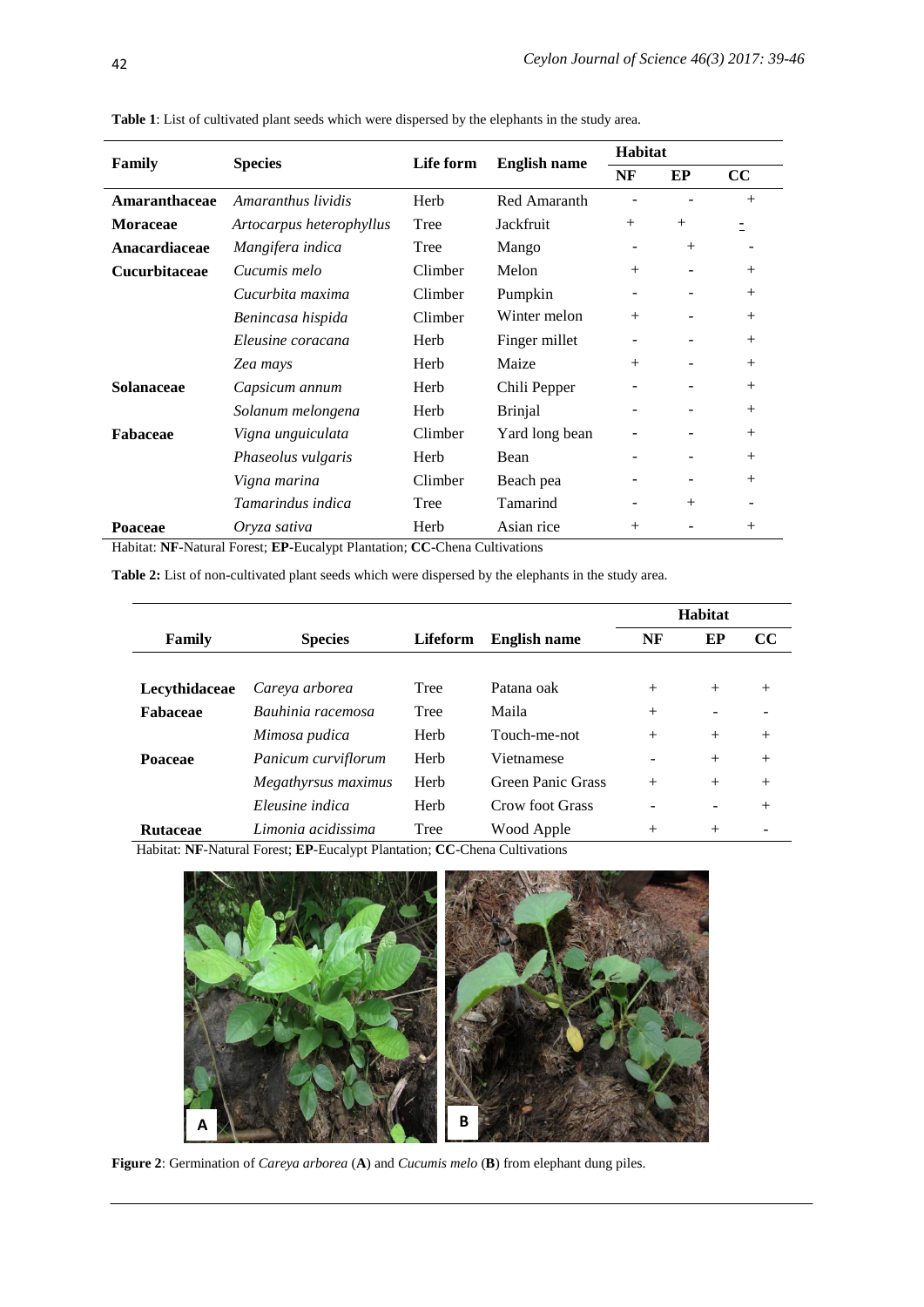

Figure 3: Life forms of plants which were identified from elephant dung piles.



**Figure 4:** Percentage and number of cultivated and non-cultivated plants which were recorded from dung piles.

Herbs were the most regularly documented life form of both cultivated (46.7%) and noncultivated (57.1%) plants (Figure 3). Comparatively, higher percentages of cultivated plants were recorded from December to February (Figure 4) and it coincides with the fruiting season and harvesting period of the chena cultivations in the study area. It is noteworthy to highlight that the distribution of non-cultivated plants reduces during the harvesting period. The highest number of plant species (15 plants) was

recorded in January including 11 cultivated plant species while only three were recorded in February (Figure 4).

#### **DISCUSSION**

In total, seeds and seedlings that belong to 22 plant species were recognized in elephant dung. Among them, 17 plant species were recorded from chena cultivation area. Of these, 12 species were identified as cultivated plants, indicating their dependence on crops from the chena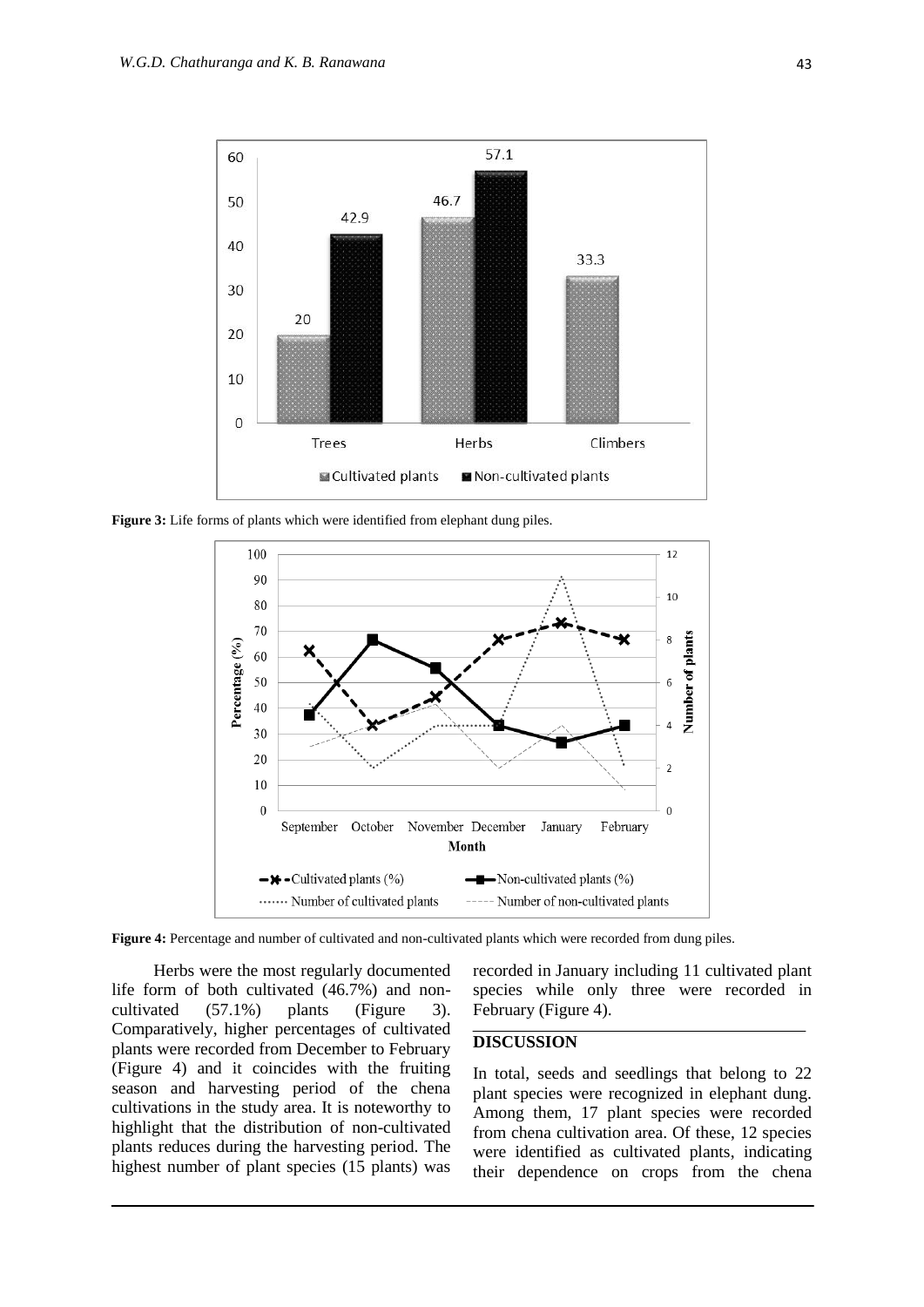cultivations during both cultivated and noncultivated periods. According to the results of this study, elephants have shown a higher tendency to enter into chena cultivations during the fruiting season. This is the time plants showing the highest potential to get their seeds dispersed by animals including elephants. Once farmers harvest their crops, a considerable amount of plants with fruits remain in the field, and as a result elephants tend to come to chena cultivations even after the crop is been harvested.

Most of the time, the availability of seeds in dung boli coincides with the fruiting season of wild trees and the cultivation patterns of chenas. The cropping season of chena cultivation in the area is mainly from mid-October to end of February in the following year. This study has also been initiated to coincide with the beginning of the chena cultivation and the data has been collected for a period of six months. The seeds of cultivated plants recorded in this study have been increased both at the beginning of the fruiting season and the end of the harvesting period.

*Megathyrsus maximus* was the most common non-cultivated plant species while *Cucumis melo* was the most common cultivated plant recorded in this study. *Megathyrsus maximus* grow well in abandoned chena cultivation areas and in gaps in the natural forests and eucalypt plantations. This plant has been reported in all study sites, and seems to be the preferred food source by elephants. *Cucumis melo* are not only planted in chenas but also in home gardens. Thus, these two plants are available for elephants throughout the year.

Water acts as one of the major limiting factors for seed germination in elephant dung boli (Samansiri and Weerakoon, 2008). In this study, all dung piles were collected during a dry period, hence if this study carried out during a rainy season, the results may be different. According to the Sukumar (2003), the diet of elephants varies depending on the habitat type, geographic region and especially with season of the year. Therefore, it is better to continue this study for a longer period to get a proper idea about seed dispersal potential of elephants and to understand about the seasonal variations of the diet of elephants in this area.

According to villagers and farmers living in the vicinity of the Kumaragala forest reserve, the elephants that live in this area spend their day

time in the natural forest and come to chena cultivations and Eucalypt plantations during the night time. The present study has located 55 dung piles out of the total of 84 (65.5%) from the natural forest. This is a relatively high number compared to other habitats in the study. These findings further proved the observations of villagers and farmers. The elephants seem to spend reasonably more time in natural forest than other two habitats, chenas and eucalypt plantations.

According to Campos-Arceiz and Blake (2011) African elephants in forests disperse seeds more than African savannah and Asian elephants. African forest elephants disperse 451 species, from 268 genera in 73 families. Further, they highlighted that elephants found in areas closer to the equator tend to disperse seeds with high diversity due to availability of high plant diversity, animal mediated seed dispersal and larger seed size. However, Asian elephants are also known to disperse 122 species from 92 genera in 39 families (Campos-Arceiz and Blake, 2011). Comparatively, present study noted less number of plants (22 plant species from 21 genera in nine families). Even though the numbers are small, the present findings can provide important information regarding the diversity of plant species that are dispersed by Sri Lankan elephants.

Samansiri and Weerakoon (2008) have studied the seed dispersal capability of elephants in the north western region of Sri Lanka and identified 34 plant species including 20 noncultivated and 14 cultivated plants. Seven noncultivated plants and 10 cultivated plants which were documented by Samansiri and Weerakoon (2008) have also been reported in the present study. Even though, the two studies have been carried out in two different areas of the country, the results showed some similarities of plants those seeds dispersed by elephants. The seed dispersal capability of elephants in the central of Sri Lanka is still unknown. As the present study is focussed on central part of the country, this information will be useful in identifying conservation measures for elephants in the central of Sri Lanka.

At present, the Asian elephants exist in small and patchy populations because of rapid habitat destruction, and alteration, deforestation, expanding agriculture and human settlements (Santiapillai *et al.*, 2006). The Human-Elephant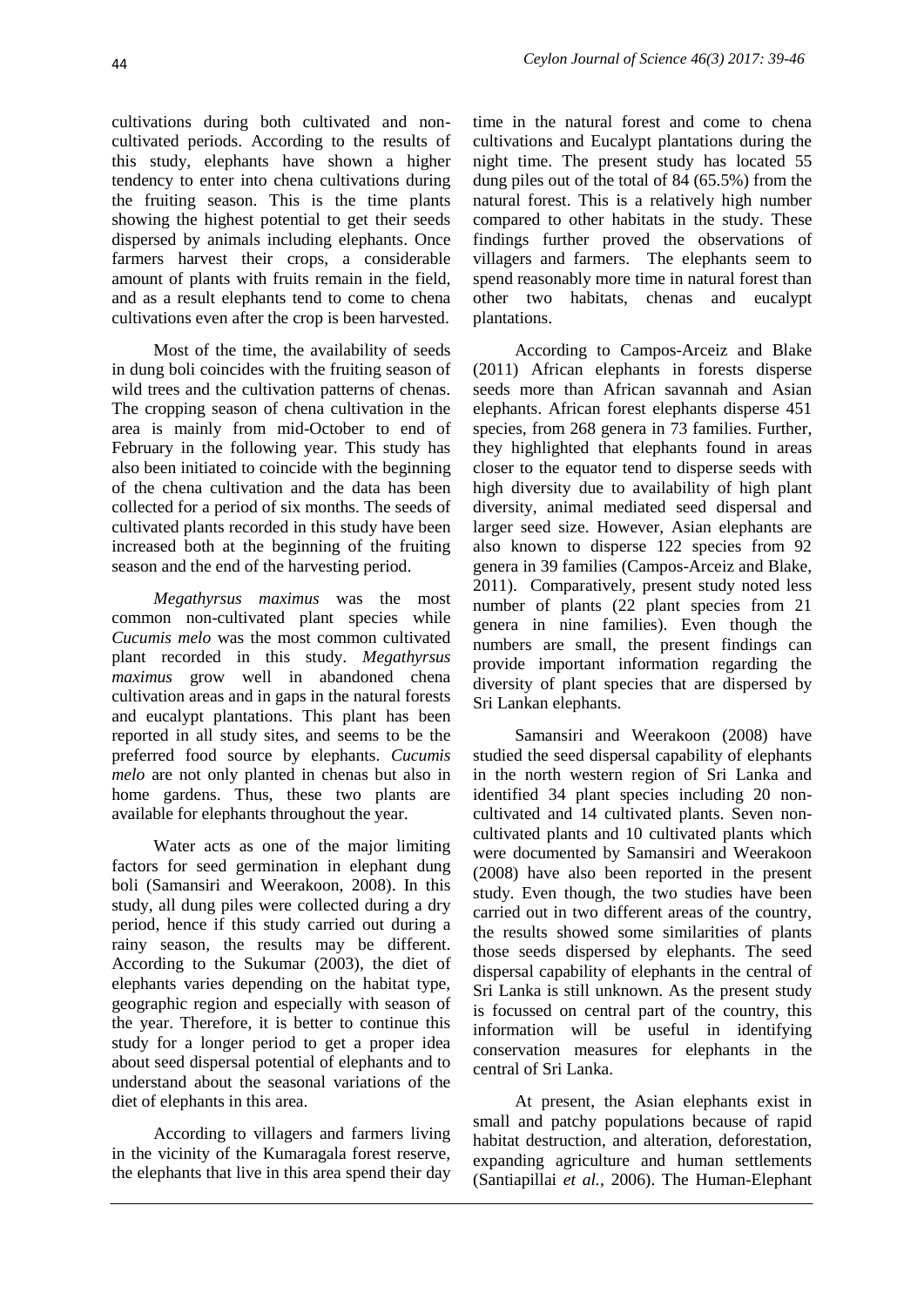Conflict (HEC) in Sri Lanka has been increasing at an alarming rate and has become the foremost reason for elephant mortality. Furthermore, the elephants have been recognized as a threatened species at present (Santiapillai *et al.*, 2006). To address some of these problems, the present findings can be used to develop habitat enrichment programs for wild elephants. Further, it will help to mitigate the HEC, which has become a serious conservation issue for elephants in Sri Lanka.

#### **CONCLUSION**

Elephants act as seed dispersal agents for both cultivated and non-cultivated plant species in Kumaragala forest reserve area. More than 65% of the elephant dung piles contain one or more seeds or seedlings indicating their significant role as seed dispersers. The results also suggest that the elephants spend more time in natural forests than other habitats in the Kumaragala forest reserve area.

### **ACKNOWLEDGEMENTS**

The first author is grateful to Mr. Chaminda Wijesundara and Mr. Danula Jayasingha for their field assistance and the research assistants Messrs. Sanjeewa Jayarathna and Sanjaya Karunarathne of Wildlife Research Laboratory, Department of Zoology, University of Peradeniya for their encouragement and support at the laboratory.

## **REFERENCES**

- Ashton, M.S., Gunatilleke, S., De Zoysa, N., Dassanayaka, M.D., Gunatilleke, N. and Wijesundara, S. (1997). *A field guide to the common Trees and Shrubs of Sri Lanka*. WHT publications, Colombo, Sri Lanka. Pp.430.
- Bandara, R. and Tisdell, C. (2003). Comparison of rural and urban attitudes to the conservation of Asian elephants in Sri Lanka: Empirical evidence. *Biological Conservation* **110**(3): 327- 342. http://doi.org/10.1016/S0006-3207 (02)00241-0
- Barnes, R.F.W. (1996). The conflict between humans and elephants in the central African forests. *Mammal Review* **26** (2-3): 67-80.
- Baskaran, N and Desai, A. D. (2013). Frugivory and seed dispersal by the Asian Elephant *Elephas maximus* in the tropical forests of Nilgiri Biosphere Reserve, southern India*. Journal of Threatened Taxa* **5**(14): 4893-4897.
- Beaune, D., Bretagnolle, F., Bollache, L., Hohmann, G., Surbeck, M. and Fruth, B. (2013). Seed dispersal strategies and the threat of defaunation

in a Congo forest. *Biodiversity and Conservation*  **22**(1): 225-238. http://doi.org/10.1007/s10531- 012-0416-x

- Bhatt, P., Pradhan, N. M. B. and Wegge, P. (2011). Seed dispersal by megaherbivores: do Asian elephants disperse *Mallotus philippinensis*, a main food tree in northern India and Nepal?. *Journal of Natural History* **45** (15-16): 915-921. http://doi.org/10.1080/00222933.2010.538088
- Campos-Arceiz, A. and Blake, S. (2011). Megagardeners of the forest - the role of elephants in seed dispersal. *Acta Oecologica* **37**  (6): 542-553. doi:10.1016/j.actao.2011.01.014.
- Campos-Arceiz, A., Traeholt, C., Jaffar, R., Santamaria, L. and Corlett, R. T. (2012). Asian Tapirs Are No Elephants When It Comes To Seed Dispersal. *Biotropica* **44** (2): 220-227. http://doi.org/10.1111/j.1744-7429.2011.00784.x
- Chapman, L.J., Chapman, C.A. and Wrangham, R.W., 1992. *Balanites wilsoniana* -elephant dependent dispersal. *Journal of Tropical Ecology* **8**: 275- 283.
- Chathuranga, D., Ranawana, K. B., Wijesundara, C. S. and Jayasinghe, D. (2015). Seed dispersal potential of Asian elephants (*Elephas maximus*) in Kumaragala Forest Reserve, Matale District, Sri Lanka. *International Forestry and Environment Symposium 2015*: 23.
- Chen, J., Deng, X.B., Zhang, L. and Bai, Z. (2006). Diet composition and foraging ecology of Asian elephants in Shangyong, Xishuangbanna, China. *Acta Ecol Sin* **26** (2):309-316. doi: 10.1016/S1872-2032(06)60006-1.
- de Mel, R. K., Weerakoon, D. K. and Ratnasooriya, W. D. (2013). A comparison of stereotypic behaviour in asian elephants at three different institutions in Sri Lanka. *Gajah* **38**: 25-29.
- de Silva, T., Ranawana, K.B., Fernando, S. and Ellepola, G. (2013). Comparison of Avifaunal Composition in a Natural and Regenerated Forest; Towards using Birds as Ecological Indicators. *Ceylon Journal of Science (Biological Sciences)* **42**(2): 71-78. DOI[:http://doi.org/10.4038/cjsbs.v42i2.6610](http://doi.org/10.4038/cjsbs.v42i2.6610)
- Dudley, J. P. (1999). Seed dispersal of *Acacia erioloba* by African bush elephants in Hwange National Park, Zimbabwe. *African Journal of Ecology* **37**(4): 375-385. http://doi.org/10.1046/j.1365-2028.1999.00191.x
- Fernando, P., Jayewardene, J. Prasad, T., Hendavitharana, W. and Pastorini, J. (2011). [Current Status of Asian Elephants in Sri](http://www.asesg.org/PDFfiles/2012/35-93-Fernando.pdf)  [Lanka.](http://www.asesg.org/PDFfiles/2012/35-93-Fernando.pdf)*Gajah* **35**: 93-103.
- Harich, F. K., Treydte, A. C., Ogutu, J. O., Roberts, J. E., Savini, C., Bauer, J. M. and Savini, T. (2016a). Seed dispersal potential of Asian elephants. *Acta Oecologica* **77**: 144-151. http://doi.org/10.1016/j.actao.2016.10.005
- Hawthorne, W. D. and Parren, M. P. E. (2000). How important are forest elephants to the survival of